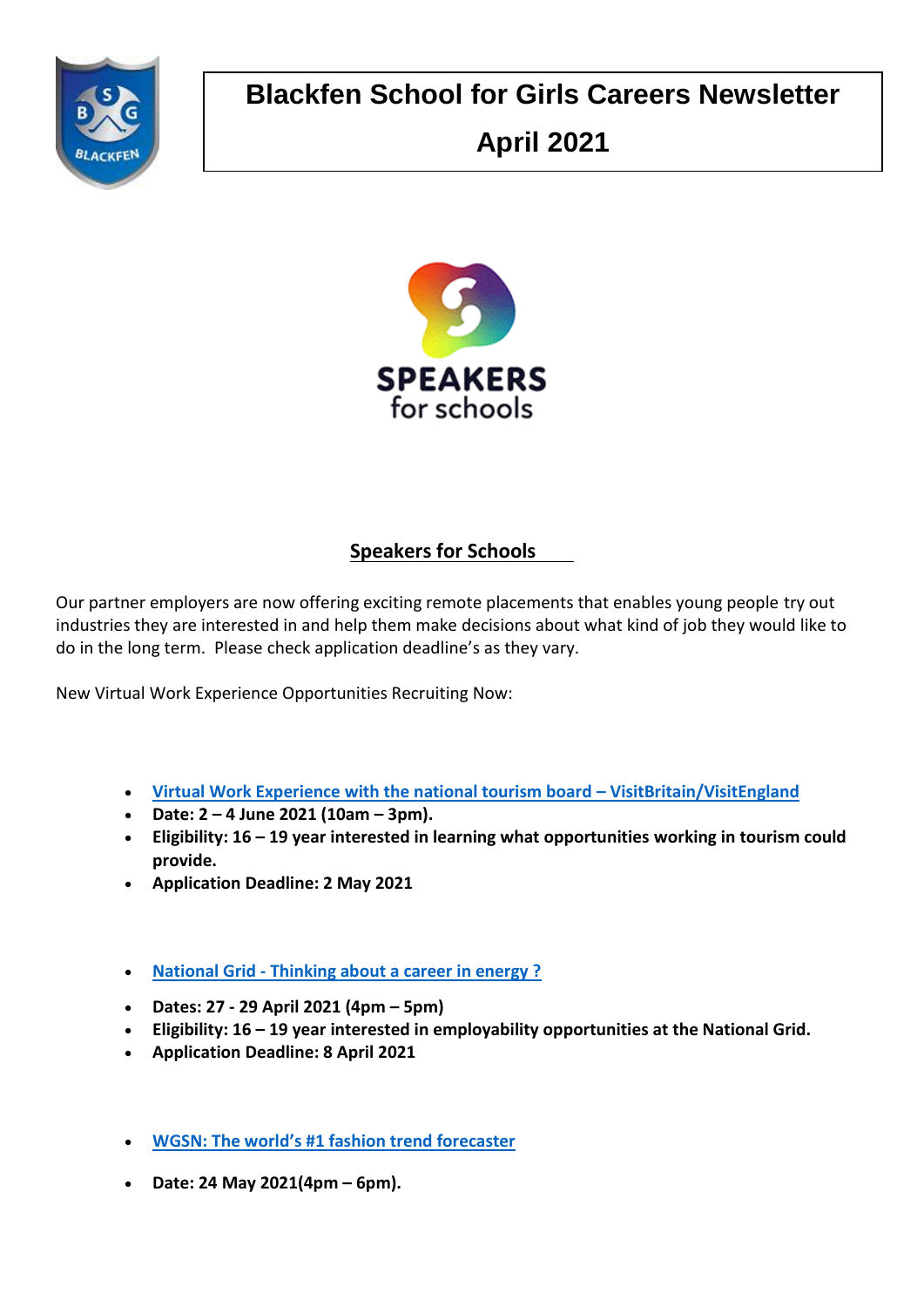- **Eligibility: 16 – 19 year olds interested in helping brands to stay relevant and secure their place in the future.**
- **Application Deadline: 26 April 2021**
- **[Green Skills National Competition with Anglian Water](https://www.s4snextgen.org/Opportunities/View/id/1260)**
- **Dates: 26 May 2021 (09am till 15:00)**
- **Eligibility: 14 – 19 year olds keen to fight climate change.**
- **Application Deadline: 12 May 2021**
- **M&S Insight Session - [Understanding Social Action](https://www.s4snextgen.org/Opportunities/View/id/1420)**
- **Dates: 2 June2021 (10am – 11:30am)**
- **Eligibility: 16 – 19 year interested in learning about social action and routes into M & S.**
- **Application Deadline: 12 May 2021**
- **[Green Skills in Consulting & Construction with Jacobs](https://www.s4snextgen.org/Opportunities/View/id/1332)**
- **Dates: 28 April 2021**
- **Eligibility: 15 – 19 year old with an aptitude for STEM subjects.**
- **Application Deadline: 8 April 2021**
- **[Hive Projects: Introduction to the Built Environment](https://www.s4snextgen.org/Opportunities/View/id/1390)**
- **Date: 3 June 2021**
- **Eligibility: Year 10 and 11 students keen to learn about design and engineering.**
- **Application Deadline: 30 April 2021**
- **[Marketing and Business Development VWEX with RIFU](https://www.s4snextgen.org/Opportunities/View/id/1380)**
- **Dates: 26 May 2021 (10am – 3pm)**
- **Eligibility: Year 10 and 11 students keen to learn more about a career within Product Design, Project Management, and Sustainability Research.**
- **Application Deadline: 5 May 2021**
- **Victrex – [How Can Plastics Improve the Environment?](https://www.s4snextgen.org/Opportunities/View/id/1336)**
- **Dates: 2 June 2021**
- **Eligibility: 16 – 19 year olds interested in a career in information technology.**
- **Application Deadline: 30 April 2021**
- **[Careers in Construction -](https://www.s4snextgen.org/Opportunities/View/id/1398) Dragados**
- **Dates: 1 June 2021(10am -12pm)**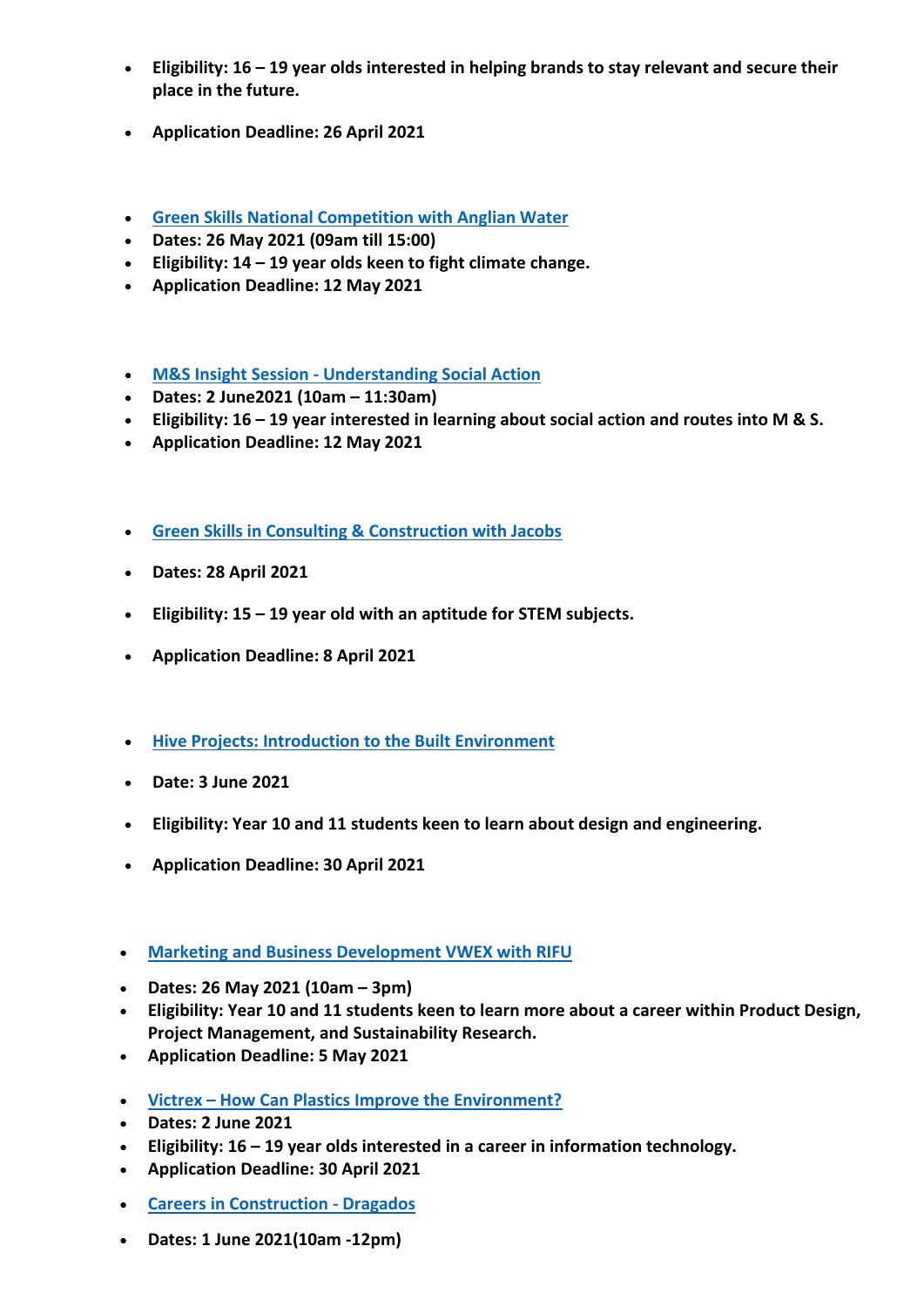- **Eligibility: 15 – 19 year old interested in apprenticeships and careers in construction, transport and infrastructure.**
- **Application Deadline: 1 May 2021**
- **[Y11 VWEX within Cisco`s Tech/Business Departments](https://www.s4snextgen.org/Opportunities/View/id/1344)**
- **Dates: 5 - 9 July 2021 (9:30am – 4:30pm)**
- **Eligibility: Year 11 students curious about a career in technology.**
- **Application Deadline: 9 May 2021**



## **Apprenticeship Information Webinar - Careers in Property**

[Montagu Evans,](https://go.mykindafuture.com/e/832393/2021-03-30/4k3m8/132110139?h=2JH9CwJnLiPmEgKFSGT0JTQydpHqz0HuPp4I5l7Qsjg) an independent property consultancy, is launching an apprenticeship programme in Sept 2021.

This will include **Degree Level** apprenticeships in **Chartered Surveying** and **Level 3** Apprenticeships in **Digital Marketing/Graphic Design**. They are interested in speaking with Year 12 & Year 13 students about this opportunity and why they are a great place to start your career in Property.

They will be holding a [Virtual Apprenticeship webinar](https://go.mykindafuture.com/e/832393/-vrT4jHdwD3K-OLXZOomfcI6QCMKKS/4k3mb/132110139?h=2JH9CwJnLiPmEgKFSGT0JTQydpHqz0HuPp4I5l7Qsjg) on **Tuesday 4th May**, led by a group of partners and employees that are leaders in their respective fields. The event is open for **Year 12-13s**, Parents/Guardians and Careers Leaders. For apprenticeship entry requirements, please refer to the end of the email.

Montague Evans create inspiring places to live, work, communicate and connect. The Montagu Evans mission is about legacy, partnerships and people.

**Register here** 

#### **WHAT**

#### **Apprenticeship Information Evening**

- •Welcome to Montagu Evans from a Partner
- Introduction to Montagu Evans' apprenticeship programmes
- Insights on how to do well in the recruitment process
- •Q&A panel with current Montagu Evans graduates/HR

#### **WHEN**

Tuesday 4th May at 16:30-18:00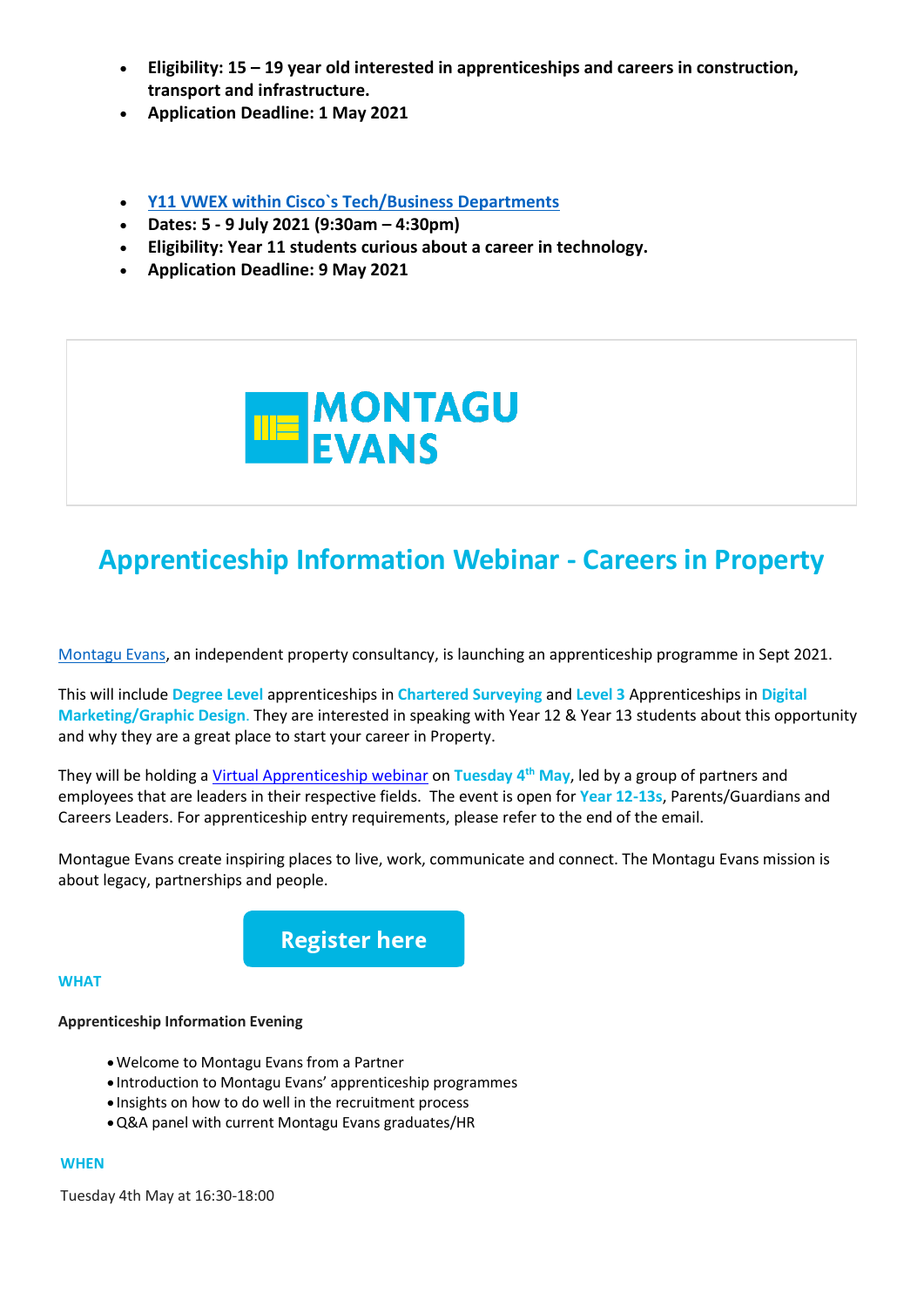### **WHERE**

The event will be held on Zoom[. Register f](https://go.mykindafuture.com/e/832393/-vrT4jHdwD3K-OLXZOomfcI6QCMKKS/4k3mb/132110139?h=2JH9CwJnLiPmEgKFSGT0JTQydpHqz0HuPp4I5l7Qsjg)or the event using the link below and you will receive an automatic email with joining instructions.



Please let me know if I can help, or answer any questions related to this opportunity. If you share this event with your students, it would be much appreciated if you could drop me an [email](mailto:kate.davis@mykindafuture.com) to let me know. For more on Montagu Evans [Click Here](https://go.mykindafuture.com/e/832393/2021-03-30/4k3m8/132110139?h=2JH9CwJnLiPmEgKFSGT0JTQydpHqz0HuPp4I5l7Qsjg)

## **Apprenticeship Entry Requirements:**

| <b>Chartered Surveying (Degree Level</b><br><b>Apprenticeship)</b> | <b>Digital Marketing/Graphic Design (Level 3</b><br>Apprenticeship)        |
|--------------------------------------------------------------------|----------------------------------------------------------------------------|
| A-Levels - BCC-BBB (min 104 UCAS points)                           | <b>GCSE</b> - Minimum of a Grade 4 or above in English<br>Language & Maths |
| <b>BTEC</b> Extended Diploma - DMM-DDM                             |                                                                            |
| <b>BTEC</b> Diploma $- D^* D^*$                                    |                                                                            |
| <b>GCSE</b> English Language & Maths Grade 4 or above              |                                                                            |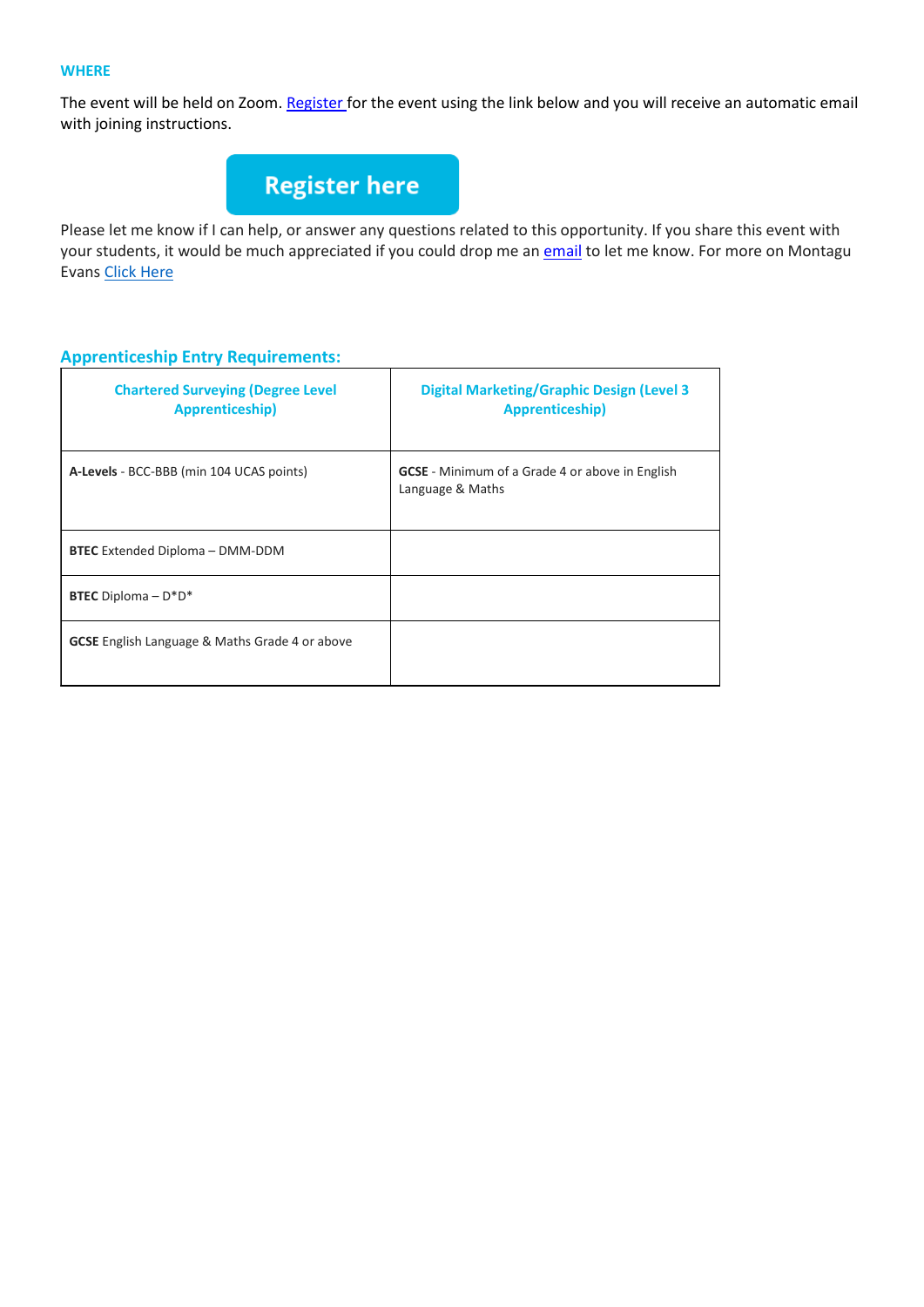

## **Please pass this email on to any students interested in Business and Entrepreneurship.**

The Enterprise Festival is back! Whether you are interested in starting up your own business or working within a large corporation we are here to help you get started with our **FREE virtual series**.

Hear from **entrepreneurs working in industry** as we discuss how to effectively **navigate your career**, stand out from the crowd, **turn your passion into a successful business** and so much more!

## **The Enterprise Guide**

Our BRAND-NEW guide is packed with everything you need to know about life as an entrepreneur!

**[Download guide](https://successatschool.us3.list-manage.com/track/click?u=2c038531b25876a2c7c9cf8b1&id=b7b6fbe89b&e=3a91abdc96)**



## **[Finding the right path for you](https://successatschool.us3.list-manage.com/track/click?u=2c038531b25876a2c7c9cf8b1&id=6224de4e92&e=3a91abdc96)**

Join Simon Squibb to discuss the **various pathways** you could take, the **importance of work experience** in discovering what you're interested in and how it will aid your future success.

**Thursday 22nd [April, 2:00 PM –](https://successatschool.us3.list-manage.com/track/click?u=2c038531b25876a2c7c9cf8b1&id=c9a64b8a1f&e=3a91abdc96) 3:00 PM**

#### **[Find out more](https://successatschool.us3.list-manage.com/track/click?u=2c038531b25876a2c7c9cf8b1&id=ea6d096afc&e=3a91abdc96)**

 $\blacktriangleright$ 



## **[From passion to profit](https://successatschool.us3.list-manage.com/track/click?u=2c038531b25876a2c7c9cf8b1&id=8da05b8c45&e=3a91abdc96)**

Have you ever thought about **turning a passion into a future job?** Join Lucas and Natalie, cofounders of fashion forecasting company **All Eyes** to discuss how you can **use your hobbies to shape you career**.

**[Tuesday 27th April, 1:00PM -](https://successatschool.us3.list-manage.com/track/click?u=2c038531b25876a2c7c9cf8b1&id=f7372837d9&e=3a91abdc96) 2:00PM**

**[Find out more](https://successatschool.us3.list-manage.com/track/click?u=2c038531b25876a2c7c9cf8b1&id=085c5d355d&e=3a91abdc96)**